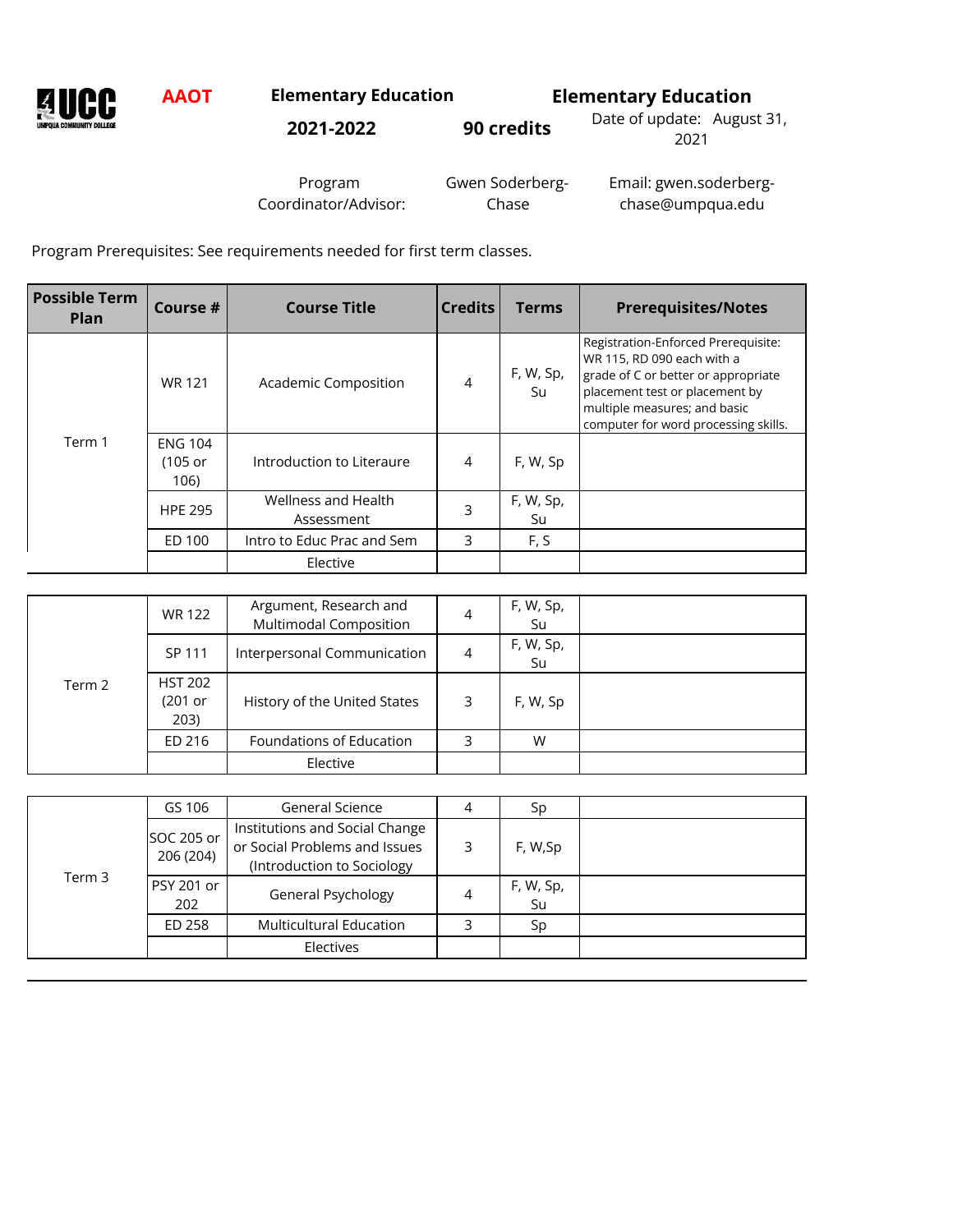|        | BI 101 (102<br>or 103)       | <b>General Biology</b>                                                        | $\overline{4}$ | F, W, Sp |  |
|--------|------------------------------|-------------------------------------------------------------------------------|----------------|----------|--|
|        | <b>ART 131</b>               | Intro to Drawing I                                                            | 3              | F        |  |
| Term 4 | <b>MTH 211</b>               | Fundamtentals of Elementary<br>Mathematics I                                  | $\overline{4}$ | F        |  |
|        |                              | Electives                                                                     |                |          |  |
|        |                              |                                                                               |                |          |  |
|        |                              |                                                                               |                |          |  |
|        |                              |                                                                               |                |          |  |
|        | MTH 212                      | Fundamtentals of Elementary<br>Mathematics II                                 | $\overline{4}$ | W        |  |
|        | PS 201,<br>202 or 203        | <b>US Government</b>                                                          | 3              | F, W, Sp |  |
| Term 5 | <b>HDFS 228</b><br>or ED 169 | The Exceptional Child or<br>Overview of Students with<br><b>Special Needs</b> | 3              | W, Sp    |  |
|        |                              | Electives                                                                     |                |          |  |
|        |                              |                                                                               |                |          |  |

| Term 6 | MTH 213               | Fundamtentals of Elementary<br>Mathematics III | 4 | Sp       |  |
|--------|-----------------------|------------------------------------------------|---|----------|--|
|        | GS 104,<br>105 or 112 | Physical Science or Making<br>Sense of Science | 4 | F, W, Sp |  |
|        | ED 229                | Learning and Development                       |   | Su       |  |
|        |                       | Electives                                      |   |          |  |
|        |                       |                                                |   |          |  |